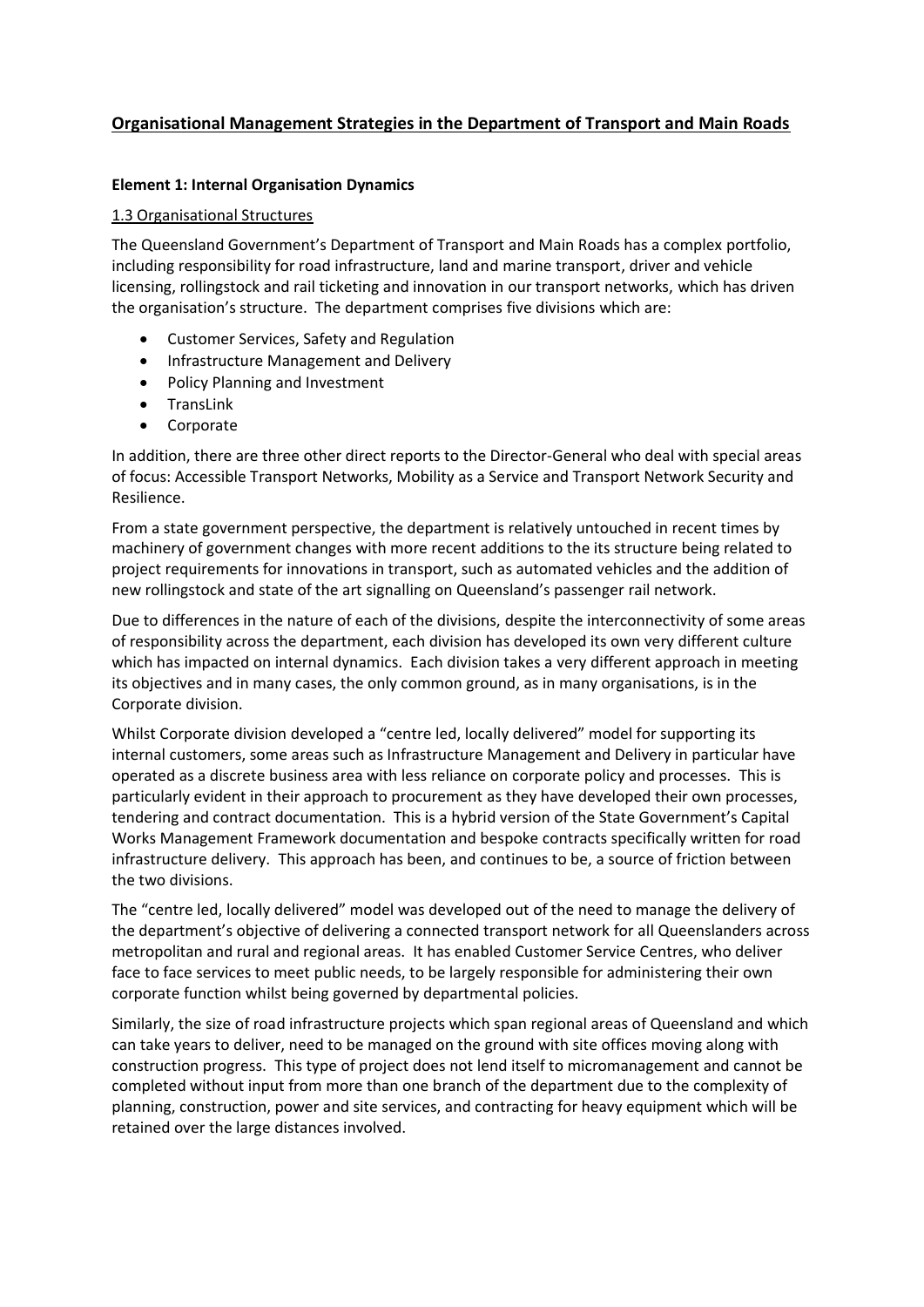The department is larger than many other state government departments in Queensland and the organisation structure reflects the particular needs of managing a large, diverse organisation successfully. Without decentralisation of functions and delegations the department would be unable to maintain operations on a day-to-day basis due to the vast number of transactions involved. It would also be unable to meet the requirements for delivering services to its customers across Queensland.

### **Element 2: External Organisation Dynamics**

#### 2.7 Marketing

As a part of state government, the Department of Transport and Main Roads does not take the same competitive approach to marketing that private sector organisations would use due to the difference in its objectives. It does however still market its brand through a number of different mediums.

Although the department's marketing function is not driven by the need for sales to ensure profitability is maintained, it still has drivers which inform its marketing needs and choices. This is primarily to advise, inform and support Queenslanders and is aimed at ensuring vital messaging gets out to the communities it serves.

Marketing can take the form of television advertising campaigns which are particularly geared to ensuring more immediate messages reach people quickly. The wide reach and visual impact of television ad campaigns will far outweigh the higher cost of marketing through this medium and have the additional benefit of reaching the in-home audience.

This has been evident from campaigns such as the "If it's flooded, forget it" message which aims to deter drivers from driving through flood waters which can prove to be fatal and is also seen in the current campaign to prevent drink driving.

As the owner of a number of relatively new trains, the department also takes up the opportunity to use its rail services to advertise services or get safety messages across to customers during their journey. New trains provide out of home advertising options which are not limited to static signage. Video portals strategically place on rollingstock run messages on a loop and cover content from the department and other state government departments. Train wraps can also be used for effective, colourful and eye-catching advertising on the exterior of trains providing visual stimuli and which utilises a greater surface area than those available on buses.

In addition, the department is able to capitalise on its road corridors to provide static and digital signage opportunities. These can be leased from the department by other organisations to market their own company or products. There are a number of companies which lease concessions for signs across Queensland, with some locations, such as near to Brisbane Airport or those on the M1 c

In order to further market its brand, particularly to mobile and technologically savvy customers, the department has also launched a number of online apps to reach out to customers and provide services through the internet. These apps are tools and include the TransLink app which gives customers access to current information on public transport with real time updates on services, timetables and journey planners, and fare information.

Other apps provide access to services such checking your car registration information and status, checking real time traffic information to plan your car journey, an online learner driver logbook and a trial of digital licensing which commenced trials in October 2020.

While conversion to sales from advertising and brand loyalty are not primary concerns for the department as users do not have an alternative option to some state-run services, providing access to these services in this way aligns with many of our customers' preferences for accessing tools and information, improves the customer experience and enhances service delivery.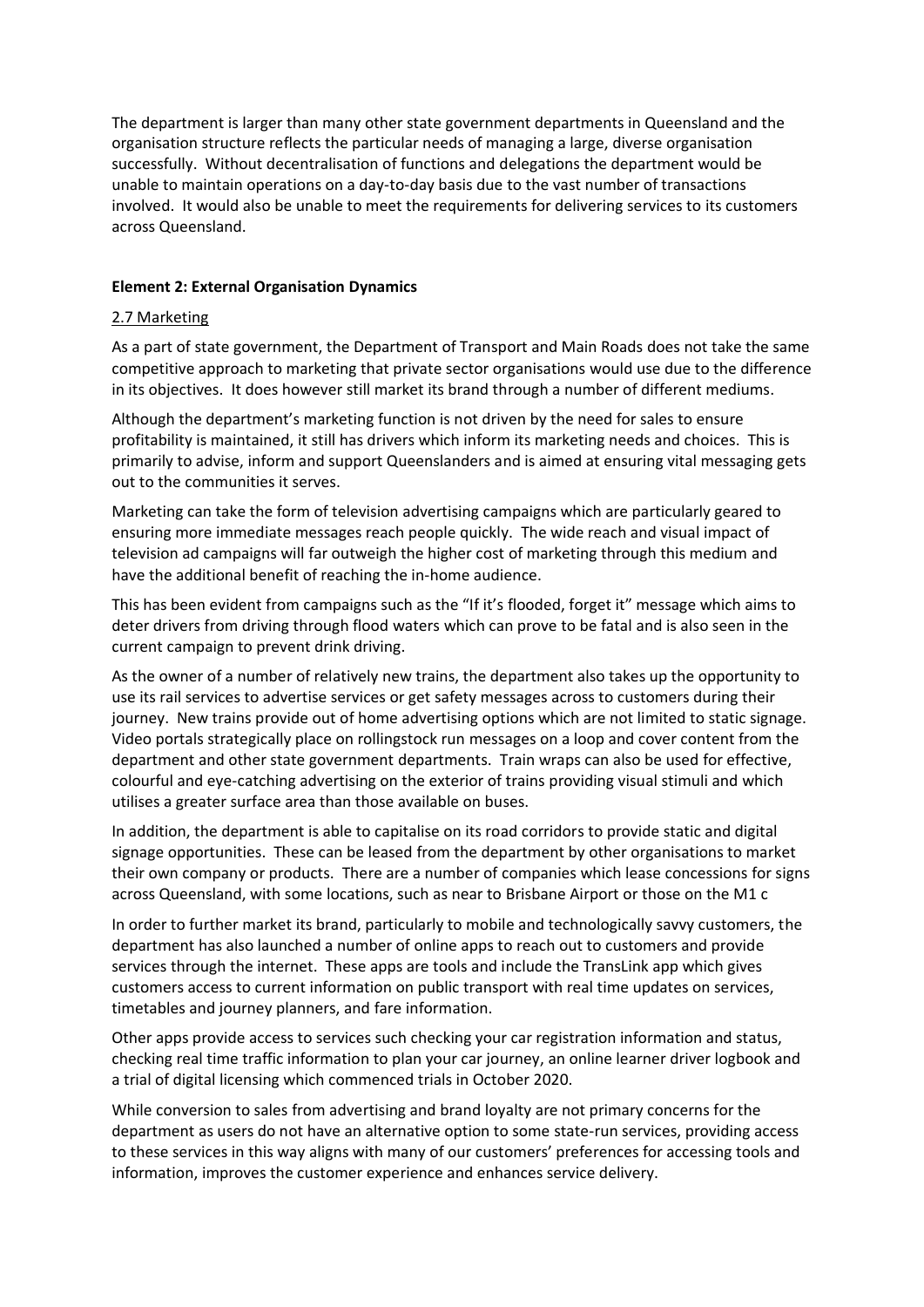### **Element 3: People Management**

# 3.6 Training and Development

The Department of Transport and Main Roads is committed to providing training and development opportunities to staff to facilitate growth and upskilling of its workforce. Within some of the different divisions across the department there are some dedicated units which focus on identifying relevant training and ensuring access to staff to build their skills and keep their knowledge current.

This includes the department's Project Management Improvement unit which delivers an annual training program to staff across the state in project-relevant topics including Project Management, Contract Management, Estimating and Scheduling. This program is scheduled at the start of each calendar year and is available to departmental staff in all parts of Queensland who are involved in the delivery of projects. This training is funded by the attendee's business area using their allocated training budget. Information on available courses through this unit is sent out to all staff through the department's daily message service.

In the department's Corporate division, the Chief Procurement Office has a Capability team which is responsible for identifying learning and development opportunities for staff involved in procurement and contract management as part of their role. In addition to managing training for Chief Procurement Office staff, the team is also responsible for managing mandatory training for procurement delegates. Mandated training must be completed before a procurement delegate can exercise their delegation. This is facilitated through online modules through the department's Accelerate LMS portal which also monitors course completion. The Capability team reaches potential training course candidates primarily through Yammer and their Communities of Practice for Procurement and Contract Management.

The department is very proactive in its approach to training and development believing that capability uplift is fundamental to ensuring staff are best placed to be productive when they have access to current thinking on topics relevant to their role. This approach also provides empowerment to staff, enabling them to make decisions within the remit of their role and within departmental policy and procedures. It also ensures that staff are sufficiently motivated and are able to take advantage of opportunities for career progression which frequently arise within such a large organisation.

The impact of the COVID-19 pandemic on training and development has been to make more training available to staff. Face to face training ceased for a period, however there have been many more opportunities to undertake online training and attend webinars through a variety of organisations and industry bodies. Much of this online content has been free and staff have been encouraged to take up relevant training where workloads allow. This has led to an upsurge in current knowledge and enhancement of transferrable skills which also aids staff who wish to take up short term relieving opportunities in other areas of the department.

The department has also introduced LinkedIn Learning to provide a free online source of information and short courses on a diverse range of subjects. This supplements the mentoring, leadership training course and Future Leaders Group (currently running in our Finance and Procurement branch).

The investment in people demonstrated by the department has positively impacted staff retention, job satisfaction, as demonstrated through the annual staff survey results, and morale in the department. This is reflected in the levels of service delivered to our external customers.